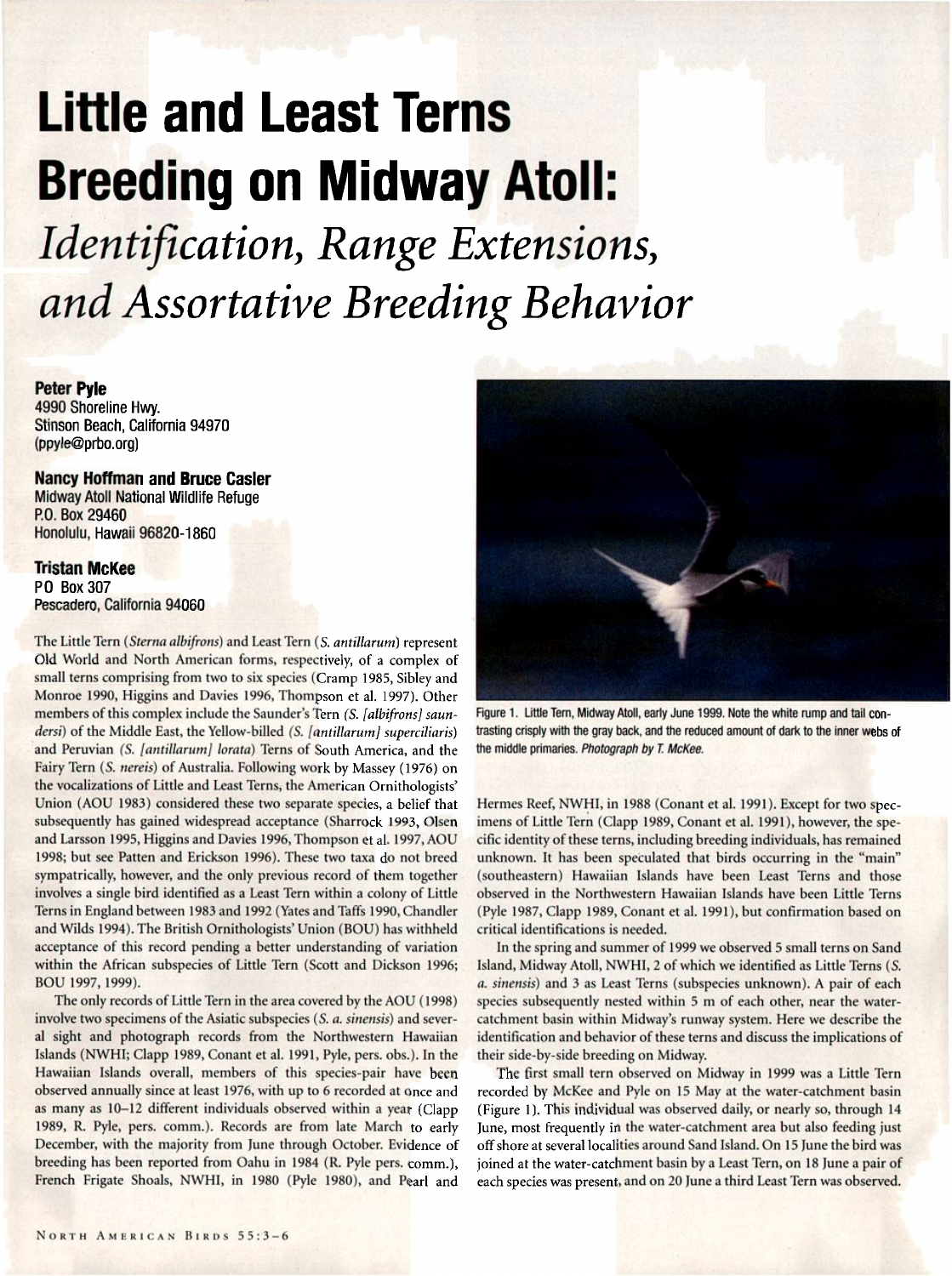

Figure 2. Little Tern, Midway Atoll, 24 June 1999. Note the relatively long outer rectrices and the pale under surface to the middle primaries. This area averaged darker on the **Least Terns. Photograph by Peter Pyle.** 

**These 5 birds were studied thoroughly, photographed (Figures 2-6), and video-recorded by Pyle from 20 to 26 June, after which he departed. All 5 terns were in definitive-alternate plumage.** 

**From 27 June through 26 July Hoffman and Casler observed breeding activity by both species of tern. On 28 June 1999 the Little Terns were found incubating eggs near the center of the water-catchment basin which, by this time, had largely dried up. On 30 June a rainstorm caused flooding of the basin and the nest was destroyed. On 11 July the Least Terns were found on a nest on a berm to the northwest of the basin, and on 14 July the Little Terns had re-nested approximately 5 m to the south of the Least Tern nest. By 18 July the Least Tern nest had failed. On 19 July the Little Terns were incubating two eggs, but by 26 July, this nest had failed as well. The terns continued to be observed in or near the water-catchment basin through 6 September 1999.** 

**In May-lune 2000 up to 6 small Sterna were recorded in the catchment basin by island personnel; the ages (subadult vs. adult) and identifications of all 6 were not confirmed. In July, Hoffman, Casler, and McKee observed up to 3 adult and one subadult Little Terns. A pair of adults bred and successfully fledged at least two chicks by 21 July, which continued to be observed through 20 September. This is the first confirmed successful breeding by small Sterna in the Hawaiian Islands, although several obser**vations of juvenile Least or Little Terns in August-October, at times with **adults, throughout the Northwestern Hawaiian Islands from 1979-1997 (R. Pyle 1980, 1987; P. Pyle 1984; Clapp 1989; Conant et al. 1991)suggest that successful breeding by these small terns had occurred previously.** 

The identifications of these terns were based primarily on three crite**ria, as follows:** 

**Vocalizations: The 2 Little Terns consistently gave single-note nasal chent call notes. When courting they (or one of them) gave a dry chatter somewhat reminiscent of the call of a Ruddy Turnstone (Arenaria interpres). On one occasion one of the Little Terns give a soft, warbler-like chwip. The Least Terns consistently gave double-noted che-dic call notes and**  (when courting) an up-slurred, gutteral *rre-it*. The differences in the calls

**between the two species were very distinct, such that single individuals could be identified by vocalizations alone.** 

**Size and tail length: The 2 Little Terns were 10-15% larger than the 3 Least Terns and had longer outer rectrices (e.g., compare Figure 2 and Figure 4). Within each species there was some size variation (probably sex-specific), but the smaller of the 2 Little Terns was still approximately 10% larger than the largest Least Tern. This difference would be difficult to appreciate without direct comparison.** 

**Plumage: The 2 Little Terns had white rumps and tails, contrasting crisply with the pale gray lower backs (Figure 1). The Least Terns had gray rumps and tails (except for white on the outer 2-3 pairs of rectrices) which did not contrast with the back color (Figures 4-6). In addition, the 2 Little Terns showed paler upper and under surfaces to the primaries than the 3 Least Terns (compare Figures 1-3 with Figures 5-6). There were no consistent differences between the two species in head plumage, bill color, or leg color.** 

**These 5 birds in alternate plumage were easily identified by the combination of these three criteria, even when single birds were observed alone. Some of these identification features, along with other"average features'; have been discussed by Massey (1976), Cramp (1985), Pratt et al. (1987), Clapp (1989), Yates and Taffs {1990), Conant et al. (1991), Chandler and Wilds (1994), Olsen and Larsson (1995), and Higgins and Davies (1996).** 

**The difference in the color of the primaries on the Midway birds resulted from the more extensive black shading to the inner webs of the middle primaries (p4-p7) on the Least Terns (Figures 6-7) than on the Little Terns (Figures 2-4). This potential field mark has not been mentioned for the separation of these two species, although variation in the color of the outer primaries has been used to assign sub-specific status among populations of Least Terns (see Patten and Erickson 1996), with eastern subspecies (S. a. antillarum) averging paler outer primaries than western and southern subspecies (browni and mexicana). The amount of dark on the primaries in small Sterna is affected by the combination of a complex molt among these feathers and wear (Cramp 1985, Chandler and Wilds 1994, Higgins and Davies 1996). It is possible that the differences noted on the Midway birds were related to differences in the previous molt of the primaries. However, both species are reported to undergo similar primary molt patterns (Cramp 1985, Chandler and Wilds 1994), and on all of the Midway birds the outer 2-3 primaries were blackish (see Figures), indicating retention from the previous pre-basic molt, as expected in these species. Thus, middle primary color per se may be useful to distinguish Least and Little Terns throughout their ranges. This possibility, accounting for geographic variation, molt, and feather wear, should be researched further.** 

**There is also variation in the color of the shafts of the outer two pri**maries: typically white to horn in Asian Little Terns (S. a. sinensis) and **black, concolorous with the webs of these feathers, in Least Terns and nominate Little Terns from Europe (Cramp 1985, Clapp 1989, Conant et al. 1991, Higgins and Davies 1996). This difference could not be appreciated on the Midway birds in the field or on photographs. Note also that**  the tails of sinensis are longer than in other subspecies of Little Tern **(Cramp 1985, Higgins and Davies 1996); thus, tail length may not be as useful in the separation of the Least Tern from European and African forms of the Little Tern.** 

**The contrast between the rump color and back color is likely the best plumage feature to separate Little Terns from Least Terns in alternate plumage, although this contrast can be difficult to discern in harsh,**  sunny lighting. Certain individuals or populations of Little Tern (e.g.,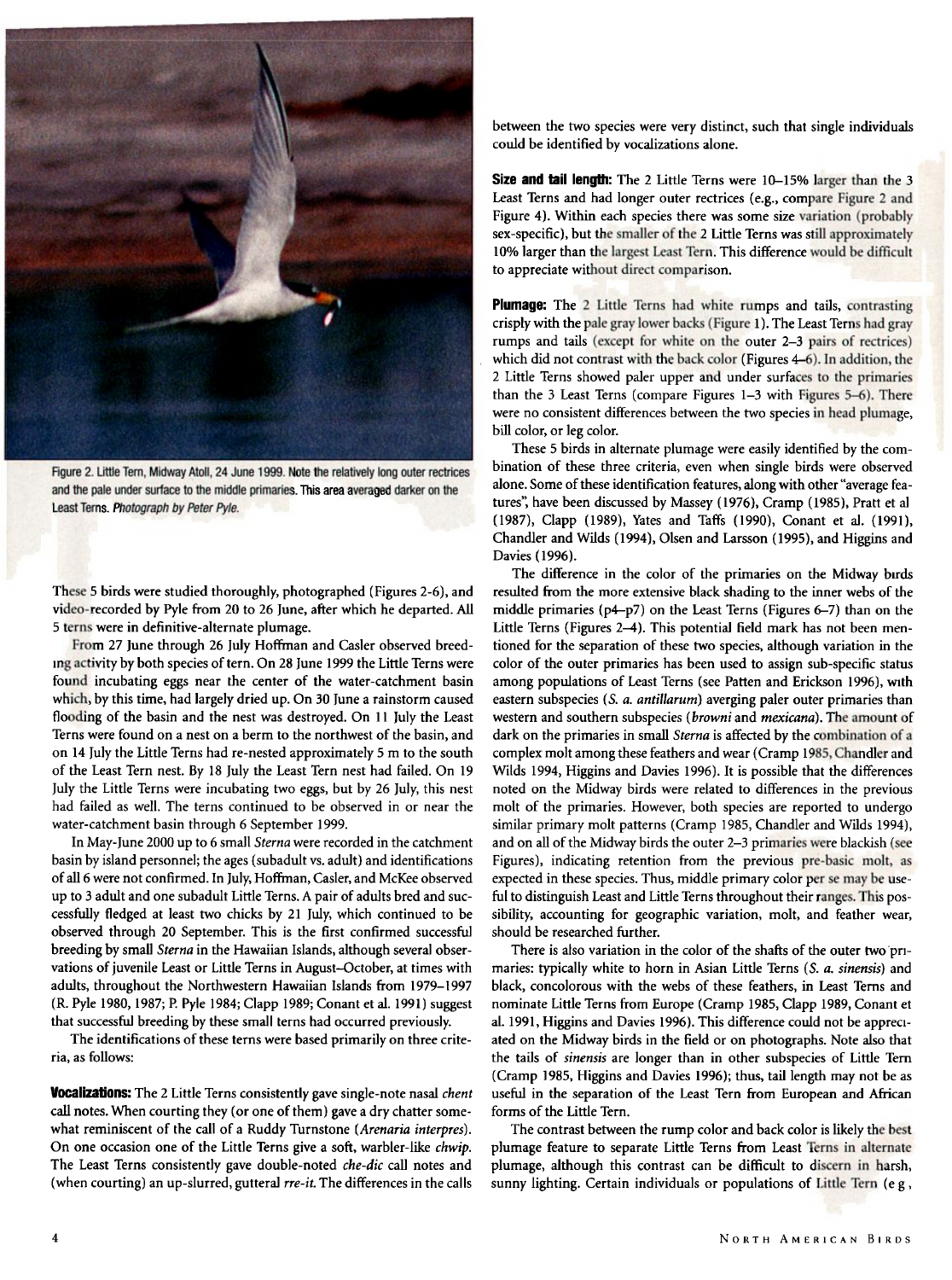# **Least and Little Terns**

**those from the Philippines; Cramp 1985, Clapp 1989) may have slightly grayer rumps and tails than others; however, a contrast with the back color is usually if not always present (Higgins and Davies 1996), unlike in Least Tern. Juvenile Little Terns average less black in their plumage than juvenile Least Terns, while the separation of adults in basic plumage requires further study (Chandler and Wilds 1994).** 

**Behavioral interactions between the two species**  were consistent throughout the period of observa**tion. The Little Terns (both alone and as a pair) clearly dominated the Least Terns, and would not tolerate their presence at the water-catchment area, actively and repeatedly chasing them away when both species occurred in the vicinity. This aggressive exclusion by the Little Terns increased through June as the area of water in the basin, containing "mosquito fish"**  (Gambusa affinis) as prey, became smaller and more **easily defended. No aggressive intra-specific interactions were observed, except those related to courtship.** 

**Our observations increase the known breeding ranges of both species by over 4000 km. Observations of the Midway birds by S. Conant (pers. comm.) in**  June 1999 led her, in retrospect, to identify as Little **Terns those breeding in 1988 on Pearl and Hermes Reef (Conant et al. 1991), 120 km to the southeast of Midway. Otherwise, the closest known breeding of Little Tern occurs in Japan, with a single attempt recorded from Saipan, Micronesia (Reichel et al. 1989). Small terns of this complex, likely Little Terns, have also been recorded in Western Samoa, Kiribati, and on several islands throughout Micronesia (Pyle and Engbring 1985, Pratt et al. 1987). The closest known breeding of Least Tern occurs in western North America, over 4900 km from Midway. Except for birds thought to be Least Terns recorded in the main Hawaiian Islands (see above), we are aware of no records of migrants or vagrants of this species closer to Midway than California.** 

**The Midway records indicate that both of these species clearly can travel successfully over large distances of ocean, and that vagrants of each might be expected more frequently within the ranges of the other species. In North America, we suggest that observers on both coasts carefully examine birds among Least Tern colonies and all extralimital small terns, for vagrant Little Terns. The behavior of the Midway birds is also of interest. Although of limited sample size, we suggest that the assortative interactions and breeding we observed support species status for these two closely related taxa.** 

#### **Acknowledgments**

**We thank Suzanne Canja, Sheila Conant, Brook Gamble, Norm Garon, Jon King, Keith Larson, Robert and Leilani Pyle, and Susan Riddle for their observations of terns on Midway or for help with previous records. We thank Steve N.G. Howell for comments on the manuscript.** 



Figure 3. Little Tern, Midway Atoll, 17 June 1999. Note the reduced amount of dark to the inner webs of the **middle primaries. Photograph by Peter Pyle.** 



Figure 4. Least Tern, Midway Atoll, 24 June 1999. Note the relatively short outer rectrices and gray rump and **tail, concolorous with the rest of the upperparts. Photograph by Peter Pyle.**